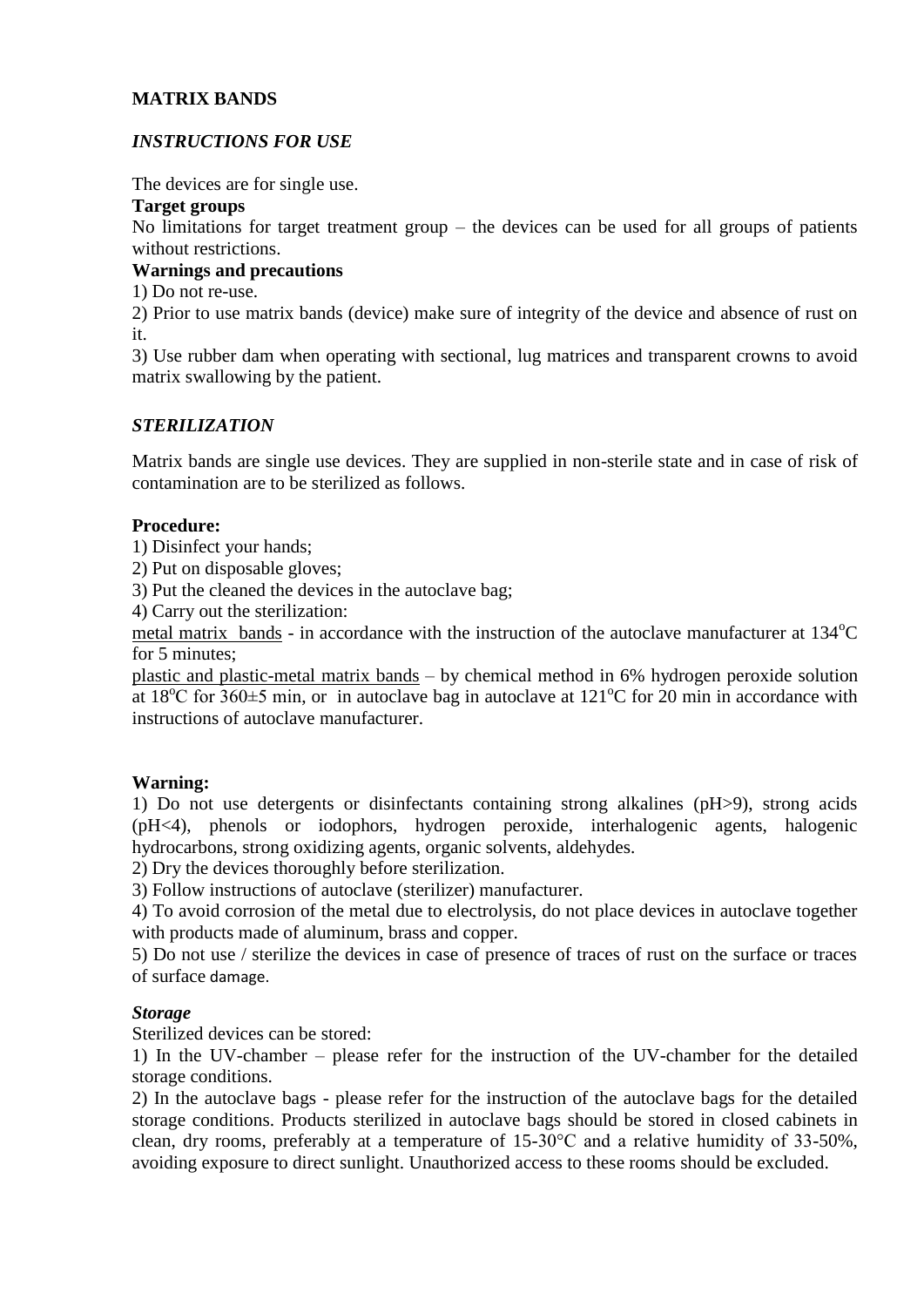# *OPERATING INSTRUCTIONS*

# **Preparation**

- 1. Open the packaging.
- 2. Make sure that there are no:
- signs of violation of the integrity of the device (including cracks and chips),
- traces of rust or dirt on the surface.

# **Operating procedure**

#### **Metal matrix bands and striprolls, metal contoured matrices** are installed with



Tofflemire retainer № 1.007

Supermat system

rings № 1.099, 1.199, 1.299, Slot ring № 1.044 in case of installation with Slot ring № 1.044 be sure that the width of matrix wings is less than slot height, cut the wings to fit slot height if necessary

springclip № 1.009

## **Loop matrices**

Construction of loop matrices provides simplicity of loop length regulation in accordance to tooth size. Loop matrices are installed without retainer. Mainly to be used for protection of adjacent tooth against bur upon cavity preparation.



1. Regulate the loop size corresponding to the tooth size

2. Install loop matrix onto the tooth and tighten matrix end up to complete embracing of the tooth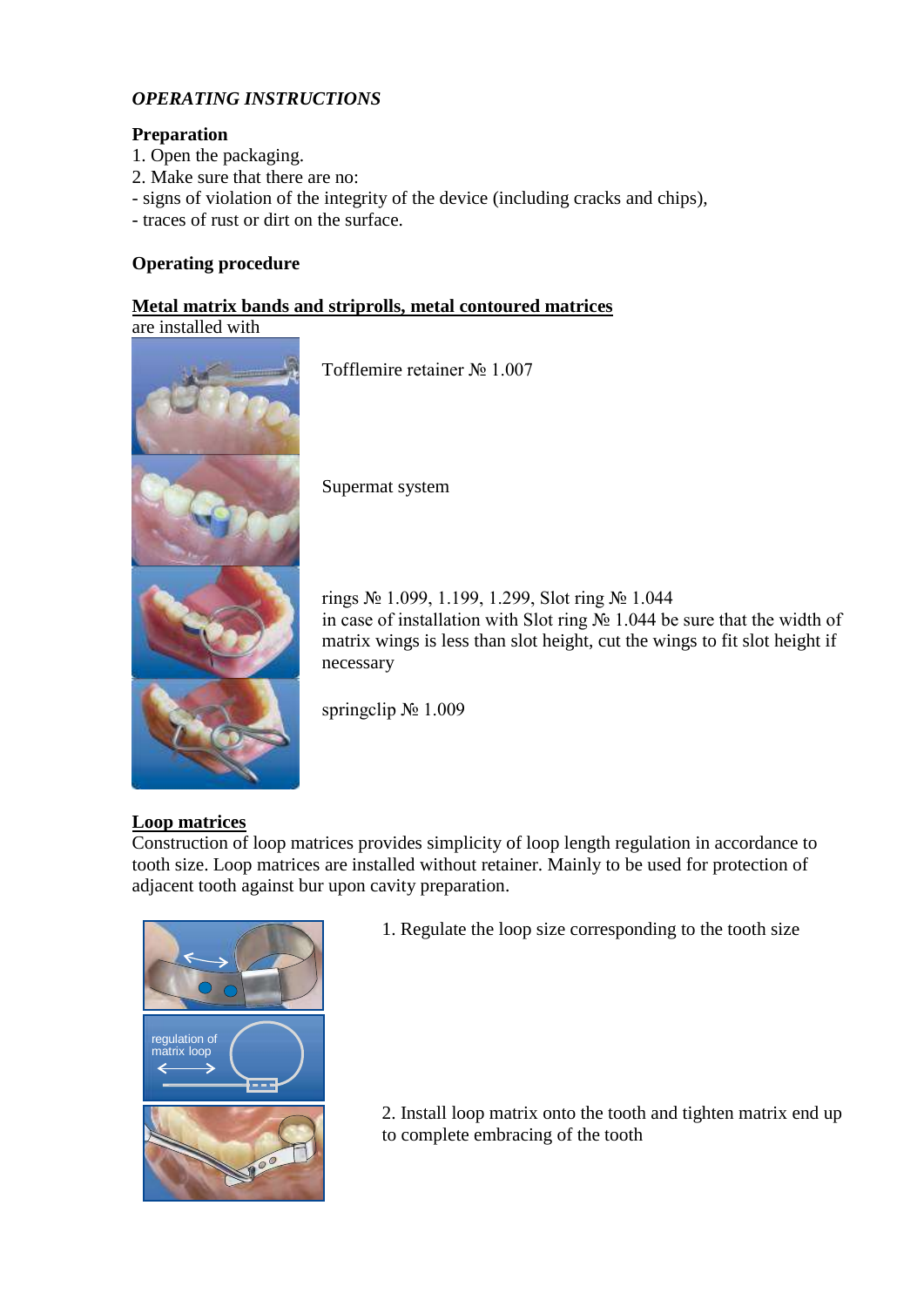# **Metal contoured matrices combined with clamp**



- 1. install matrix by hand on the tooth,
- 2. press metal clamp,
- 3. perform the restoration and remove the matrix.

# **Saddle matrices**



Important! To provide perfect contact choose appropriate matrix length

# Installation with springclip  $N_2$  1.003



1. Outside the patient mouth insert tines of springclip into the matrix side tubes

2. Press springclip holders with matrix and install matrix onto the tooth

3. The systems works on distal and on mesial tooth surface

Installation with ring № 1.033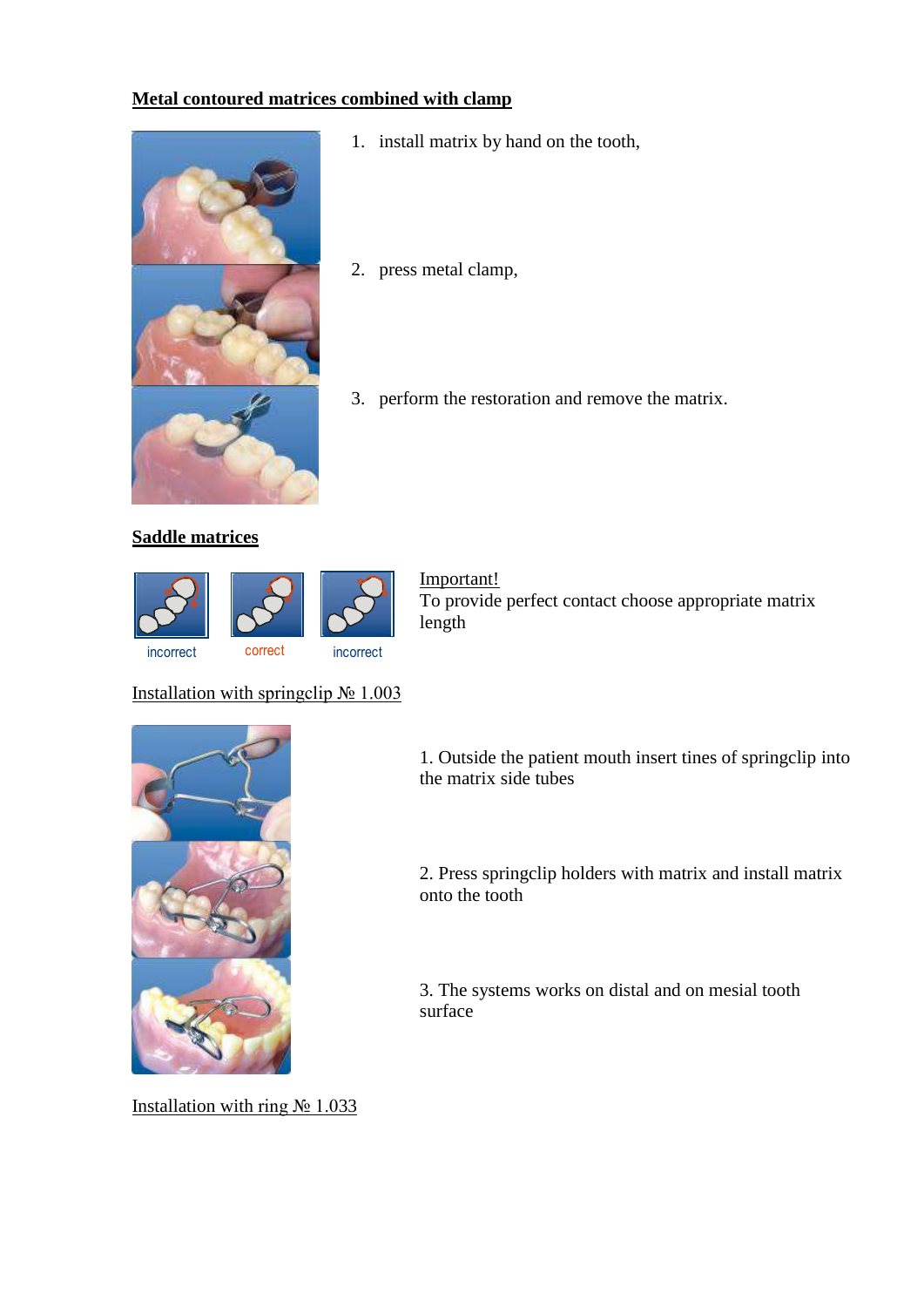

**Pony matrices** 



1. Outside the patient mouth insert tines of the ring into the matrix side tubes

2. Open the ring assembled with saddle matrix via forceps № 1.099-1 (or via standard rubber dam forceps) and install matrix onto the tooth

3. Ready for restoration. On the distal surface

4. The systems can be installed on mesial tooth surface too

Pony matrices are ideal for fixation with Slot springclip or Slot ring. Any other metal matrices can be installed with Slot springclip and Slot ring provided matrix edges are narrow enough to do not overhang from the slot into the direction of gingiva.

# Installation with Slot springclip №1.004



- 1. Insert matrix into the slots of springclip
- 2. Install the springclip with matrix onto the tooth
- 3. Ready for restoration on mesial surface of the tooth
- 4. Ready for restoration on distal surface of the tooth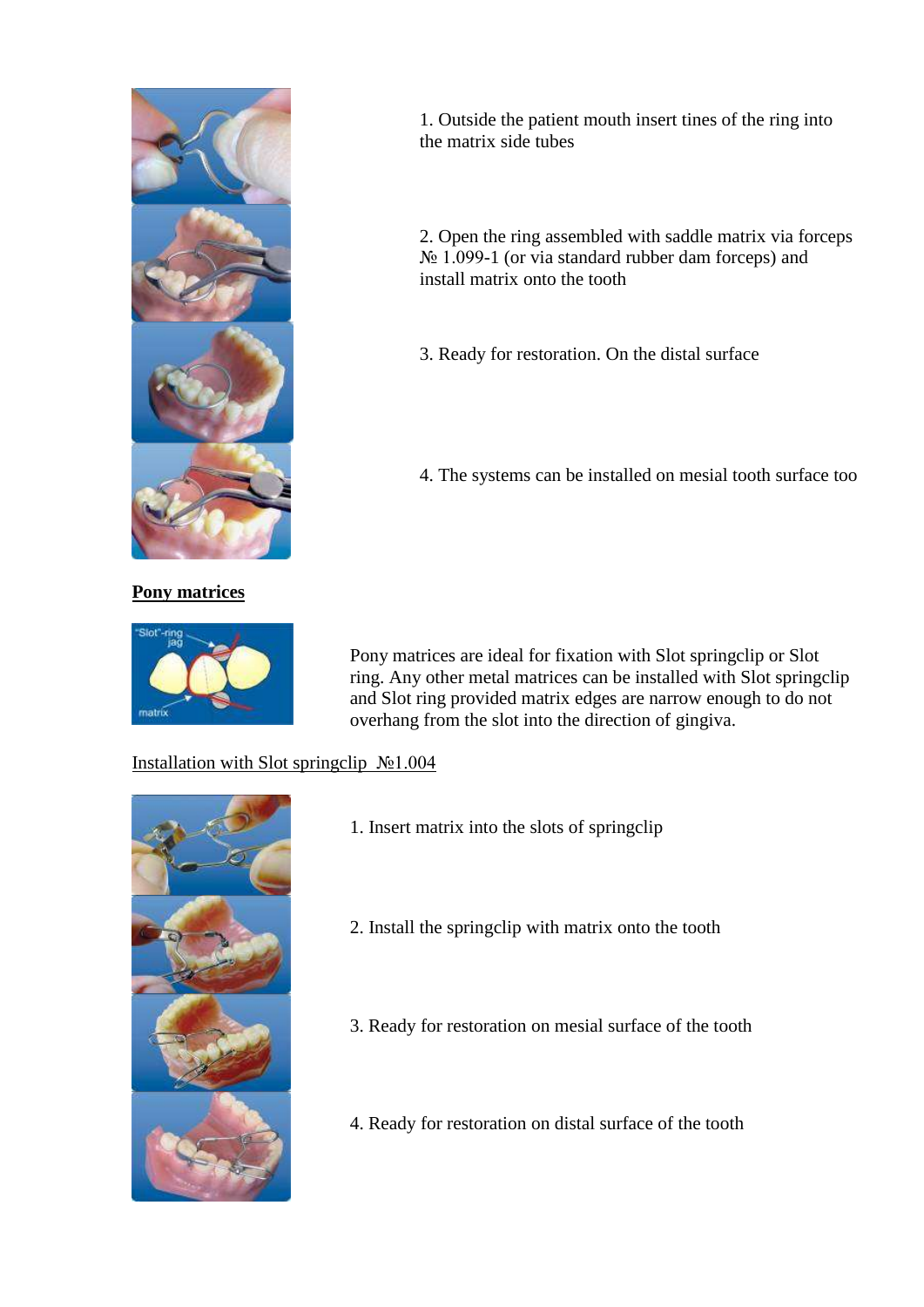# Installation with Slot ring №1.044



1. Open the ring via forceps № 1.099-1 or via standard rubber dam clamp forceps, insert matrix into the slots of the ring

- 2. Install the ring with matrix onto the tooth
- 3. Ready for restoration on distal surface of the tooth
- 4. Ready for restoration on mesial surface of the tooth



Ivory retainer

ring № 1.022

springclip № 1.002

# **Metal sectional matrices**

All matrices are available of 4 types – hard, 0,050 mm thick / hard, 0,035 mm thick / soft, 0,050 mm thick / soft, 0,035 mm thick.

Hard matrices are easy to install. Soft matrices are easily adapted for contact point formation. Matrices of 0,035 mm thickness are more effective for restoration of small decays.

Matrices of 0,050 mm thickness are intended for restoration of large decays in subgingival area. Such matrices retain the shape well.

Kits 1.1972, 1.1973 and 1.1976 are intended for advanced users of sectional systems or for dentists who desire to test the difference between hard and soft matrices.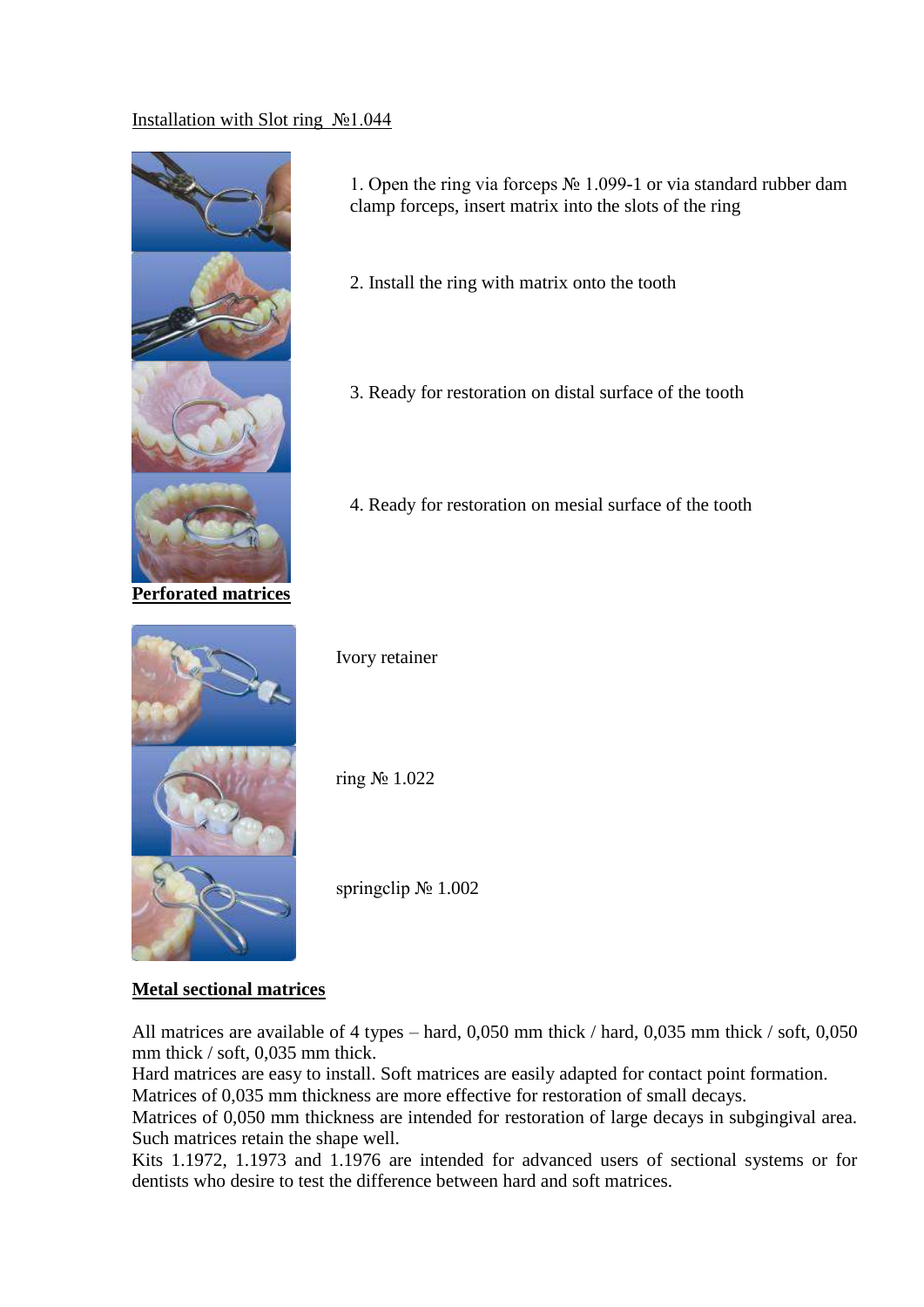Use rubber dam when operating with sectional matrices to avoid matrix swallowing by the patient.

# Installation with rings



- 1. Install matrix (preferably wide side down to gingiva) and wedge
- 2. Open the ring via forceps



3. Put the ring on the tooth and perform restoration

4. The system can be installed either on distal or on mesial surface of the tooth

Possible ring positions



Variant 1. Ring tines located behind the wedge (restoration of large cavities)

Variant 2. Ring tines located in front of the wedge (restoration of small cavities)

Variant 3. Two rings with various tines height on one tooth (restoration of decay on distal and mesial surfaces of one tooth)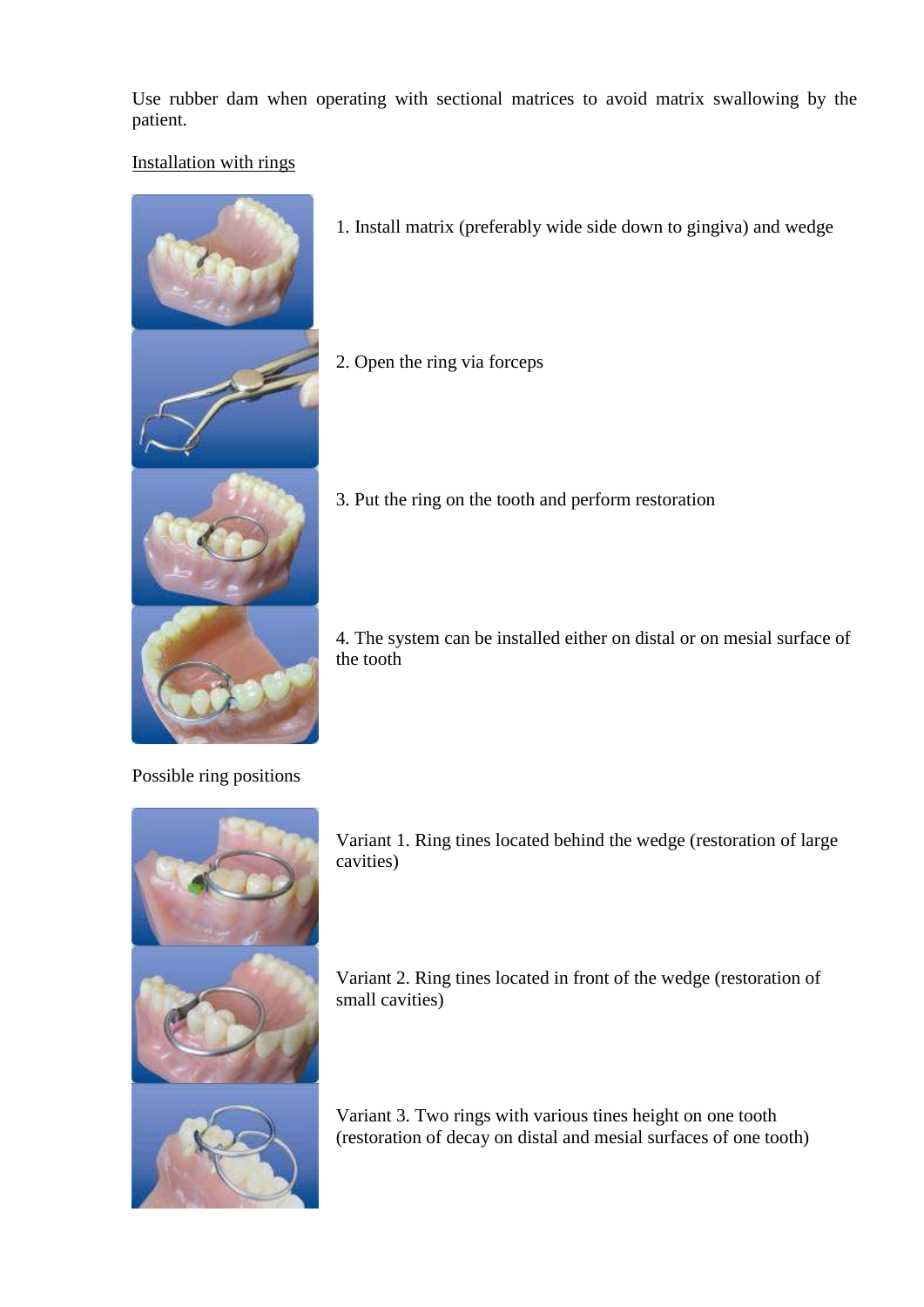Variants of installation of rings with flat tines

Rings with flat tines are recommended upon restoration of large decays near the contact point

Flat ring 1.199

D-ring 1.166. Tines of D-ring are curved inwards to fix matrix on distal side of the tooth

M-ring 1.177. Tines of M-ring are curved out to fix matrix on mesial side of the tooth

Delta ring 1.299 with add-on wedges 1.861. Double tines of Delta ring are suitable for installation of fixing wedges and add-on wedges (see how to operate with add-on wedges)

Installation with springclip



Springclip can be installed without forceps. Sprinclip provides more gentle (weak) fixation of matrix than ring

# **Lug matrices**

Lug matrices are installed similar to sectional matrices.

Contact point is adjusted by pulling matrix lugs to adjacent tooth using dental plier. Use rubber dam when operating with lug matrices to avoid matrix swallowing by the patient.



**Proximal anterior strips**



Install anterior strip vertically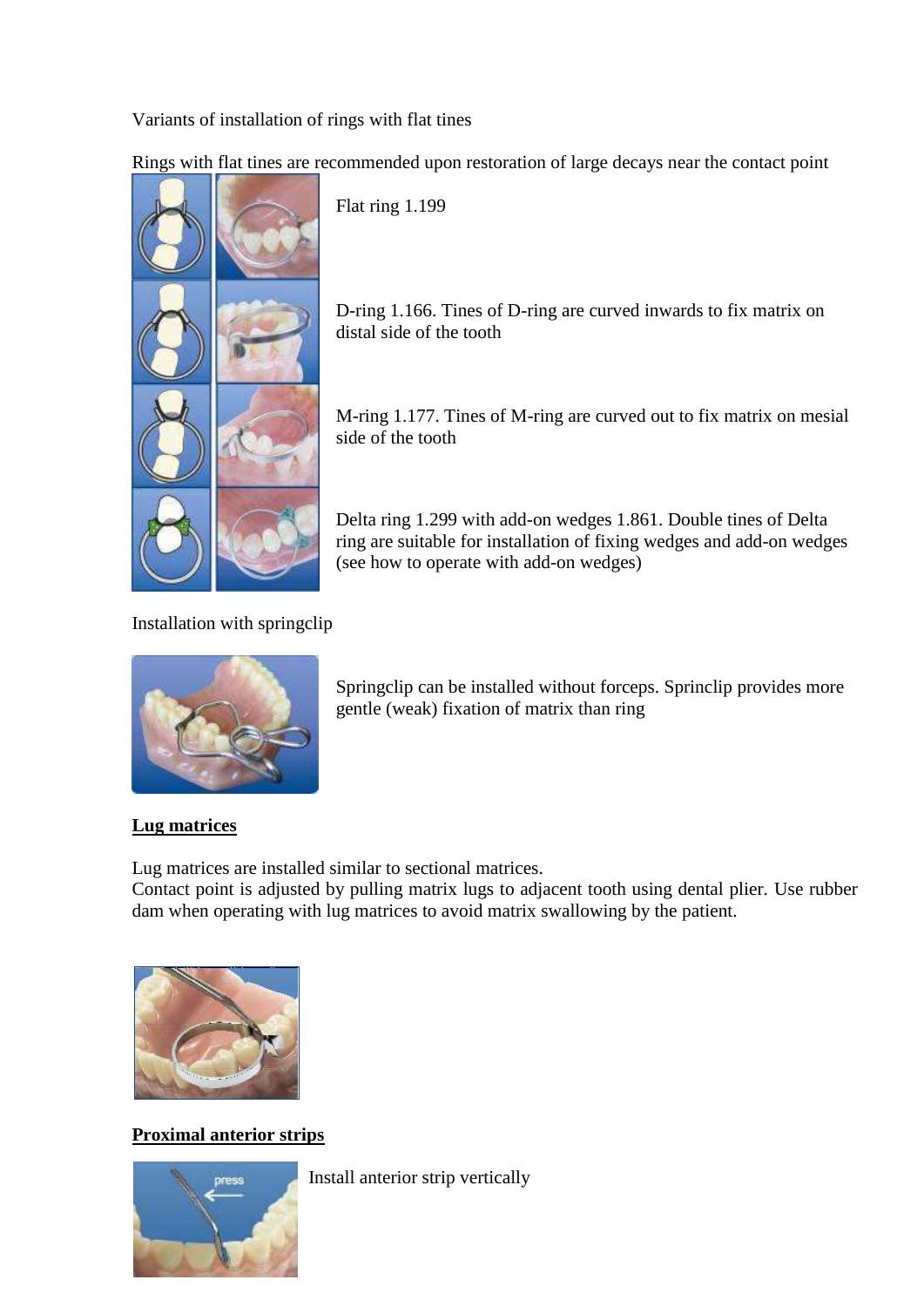Press the handhold of the strip forcing its working part to the adjacent tooth

# **Twin anterior matrices**

Installed by hand. Operating positions



# **Transparent strips and striprolls**

1. cut off the strip of the necessary length of the strip

2. install it by hand or with



Tofflemire retainer № 1.007

Supermat system

Slot ring № 1.044

# **Transparent stopstrips**



1. insert the free side (without stopper) of the stopstrip in the interdental space,

2. hold out the stopstrip till the stopper fixes the stopstrip in the interdental space (see the figure).

## **Transparent contoured matrices**

Transparent contoured matrices are installed with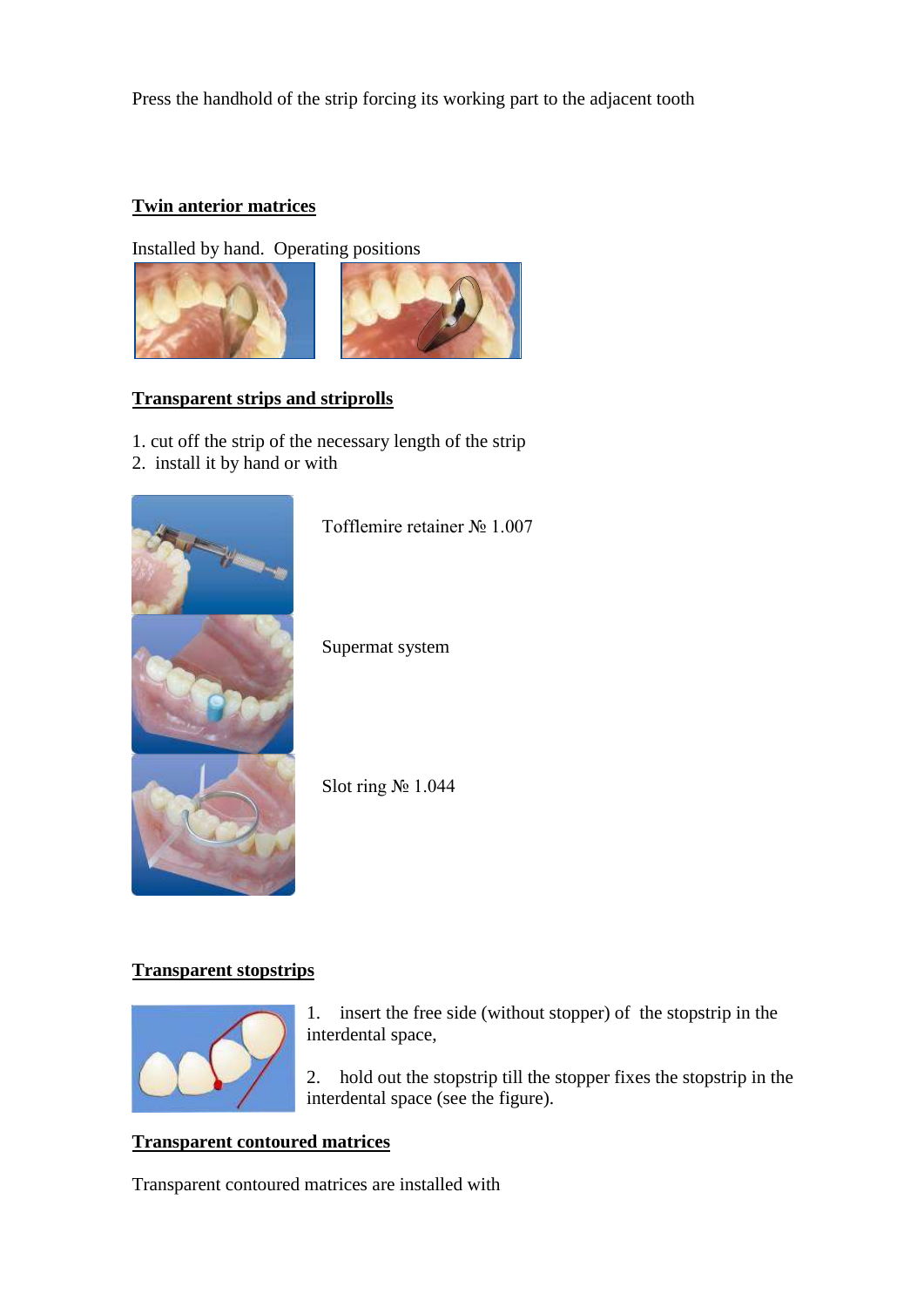

Tofflemire retainer № 1.007

Supermat system

Slot ring № 1.044

# **Transparent contoured self-adhesive matrices**



- 1. install matrix by hand on the tooth,
- 2. remove the red protective layer from matrix sides,
- 3. stick glued matrix sides with each other.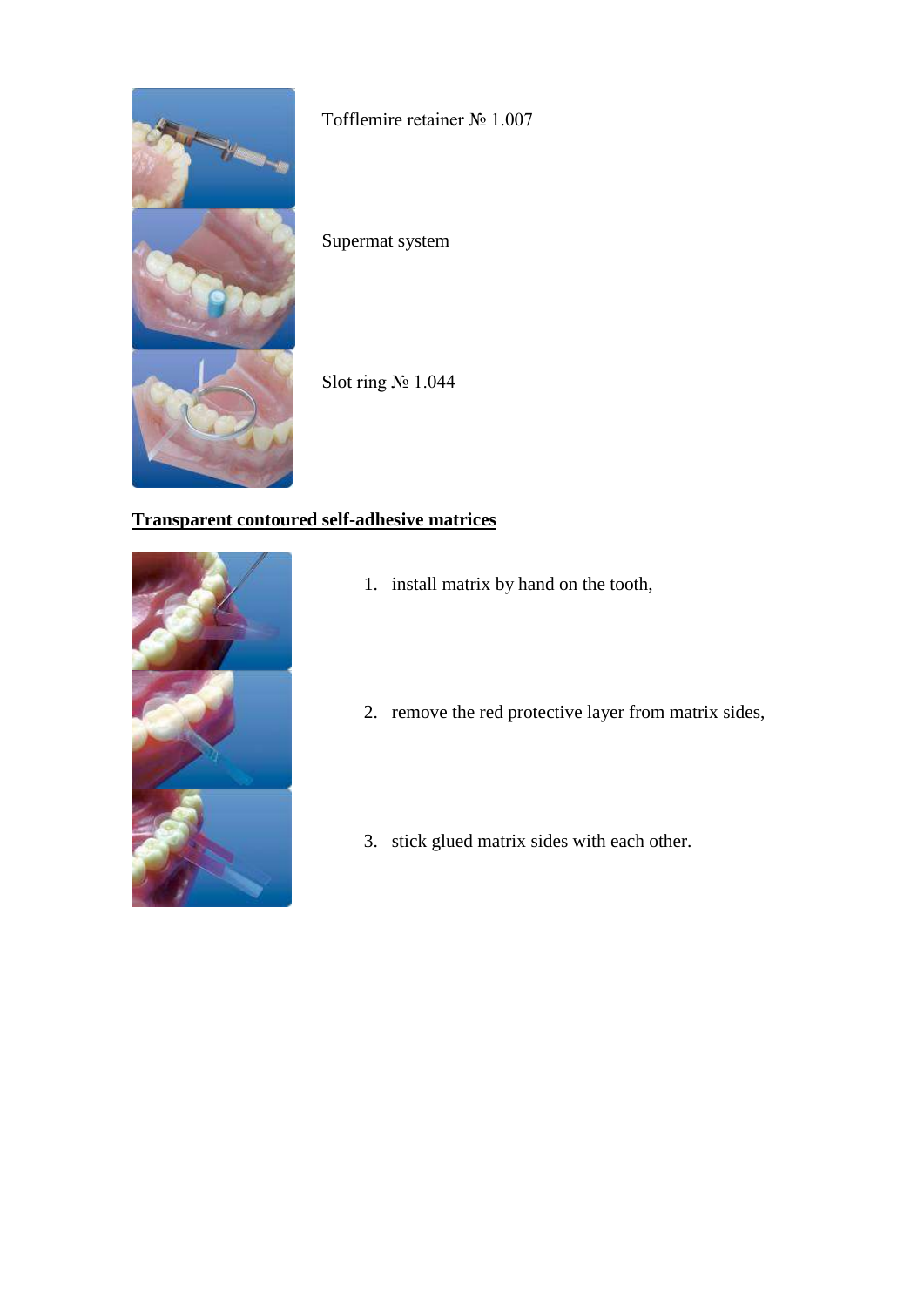# **Transparent contoured matrices combined with clamp**



- 1. install matrix by hand on the tooth,
- 2. press metal clamp,
- 3. perform the restoration and remove the matrix.

## **Transparent sectional matrices**

Transparent sectional matrices are installed similar to metal sectional matrices - using fixing rings and transparent plastic wedges. Use rubber dam when operating with sectional matrices to avoid matrix swallowing by the patient.

### **Transparent cervical matrix system**



1. curve the matrix band *1* carefully (avoid the folding) (matrix curvature must correspond to the shape of the tooth part under restoration.)

- 2. insert the band into the cervical former *2*, which comprises metal tube with inner diameter 6 mm,
- 3. approximately adjust the length of the matrix band *1* in accordance with tooth dimension,
- 4. cut out the matrix band *1* strictly according to the tooth shape,
- 5. fix the matrix band *1* in the cervical former *2* using the stopper *3*,
- 6. perform the tooth restoration holding the cervical former and the stopper with one hand.